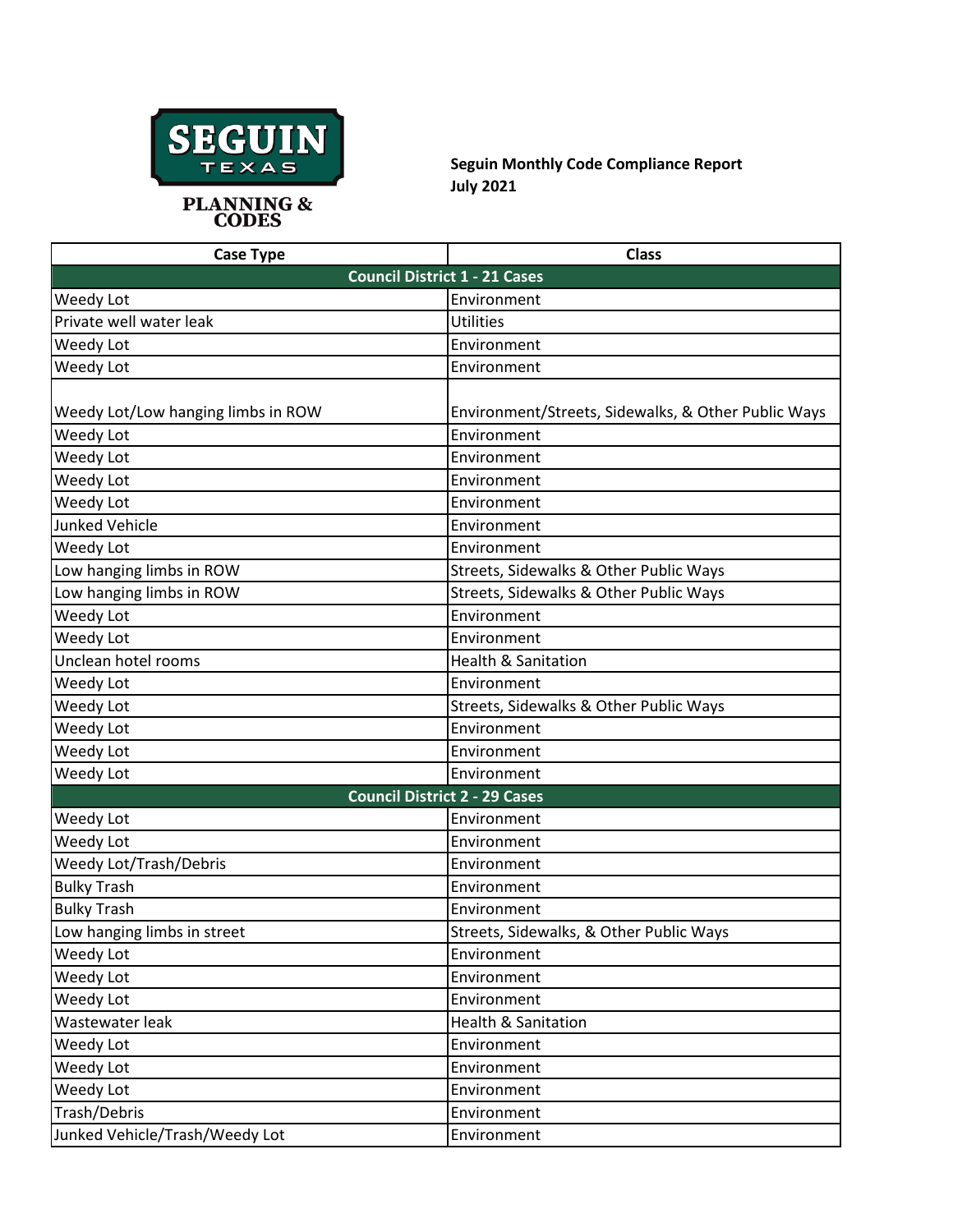| Dilapidated fence/Junked Vehicles                | Zoning/Environment                                 |
|--------------------------------------------------|----------------------------------------------------|
| Weedy Lot                                        | Environment                                        |
| Weedy Lot/Debris                                 | Environment                                        |
| Weedy Lot                                        | Environment                                        |
| Weedy Lot/Low hanging limbs in ROW               | Environment/Streets, Sidewalks & Other Public Ways |
| Weedy Lot/Trash/Obstruction at intersection      | Environment/Streets, Sidewalks & Other Public Ways |
| Weedy Lot                                        | Environment                                        |
| Weedy Lot                                        | Environment                                        |
| Trash/Debris                                     | Environment                                        |
| Weedy Lot                                        | Environment                                        |
| Trash                                            | Environment                                        |
| Weedy Lot                                        | Environment                                        |
| Weedy Lot                                        | Environment                                        |
| Weedy Lot                                        | Environment                                        |
|                                                  | <b>Council District 3 - 15 Cases</b>               |
| Covid concerns                                   | <b>Health &amp; Sanitation</b>                     |
| Weedy Lot                                        | Environment                                        |
| Non Franchise Dumpster                           | Solid Waste                                        |
| <b>Bulky Trash</b>                               | Environment                                        |
| Weedy Lot                                        | Environment                                        |
| Weedy Lot                                        | Environment                                        |
| Trash/Weedy Lot                                  | Environment                                        |
| Obstruction at intersection                      | Streets, Sidewalks & Other Public Ways             |
| Dilapidated, unsecured structure/Trash/Weedy Lot | Buildings & Building Regulations/Environment       |
| Weedy Lot                                        | Environment                                        |
| Weedy Lot                                        | Environment                                        |
| Low hanging limbs in ROW                         | Streets, Sidewalks & Other Public Ways             |
|                                                  |                                                    |
| Weedy Lot/Low hanging limbs in Row               | Environment/Streets, Sidewalks & Other Public Ways |
| Weedy Lot                                        | Environment                                        |
| Weedy Lot                                        | Environment                                        |
|                                                  | <b>Council District 4 - 14 Cases</b>               |
| Weedy Lot                                        | Environment                                        |
| Weedy Lot                                        | Environment                                        |
| Trash/tires                                      | Environment                                        |
| Junked Vehicle                                   | Environment                                        |
| Weedy Lot                                        | Environment                                        |
| Trash/Debris                                     | Environment                                        |
| Weedy Lot                                        | Environment                                        |
| Weedy Lot                                        | Environment                                        |
| Weedy Lot                                        | Environment                                        |
|                                                  | Environment                                        |
| Weedy Lot                                        |                                                    |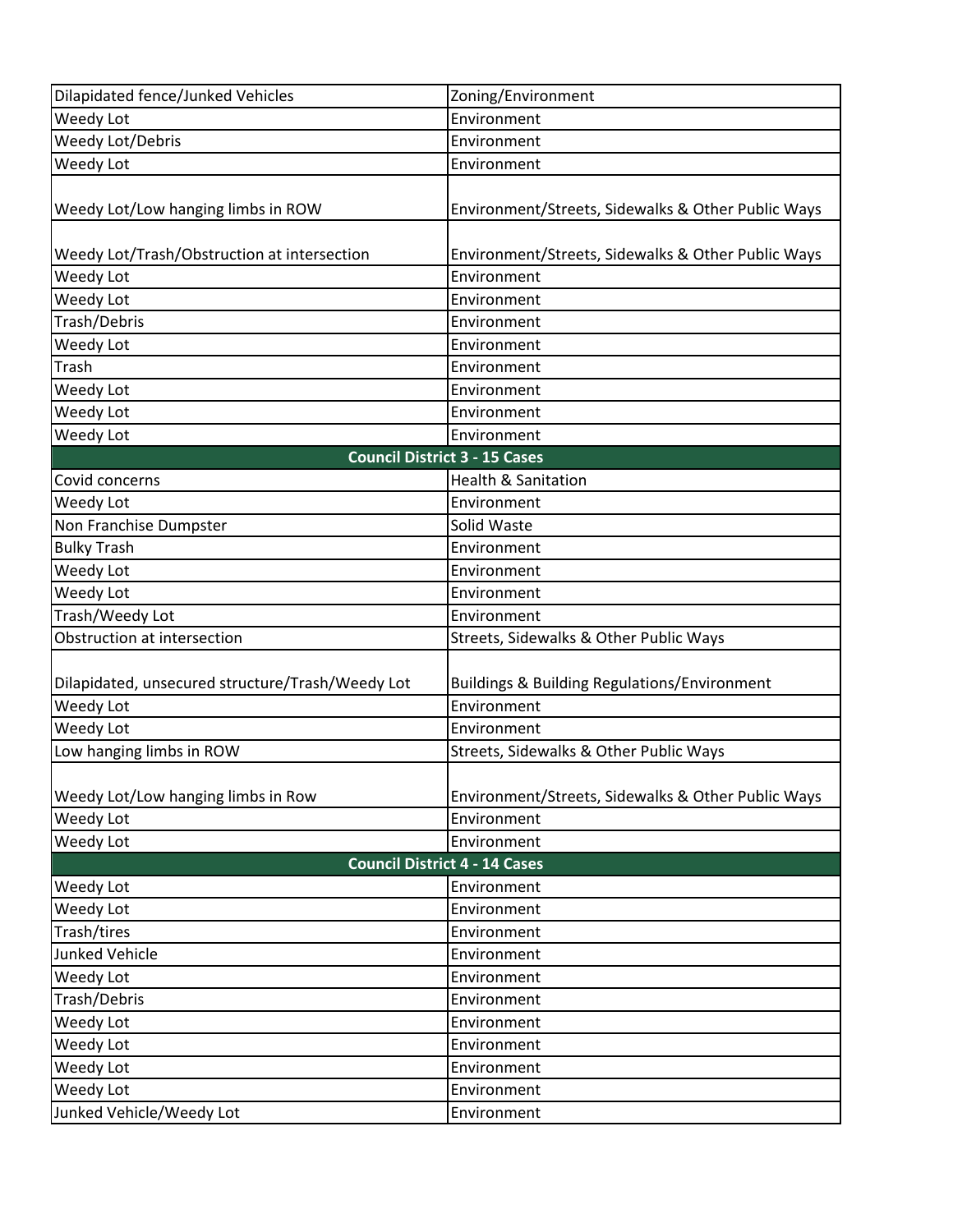| Weedy Lot/Trash/Low hanging limbs in Row | Environment/Streets, Sidewalks & Other Public Ways |  |
|------------------------------------------|----------------------------------------------------|--|
| Weedy Lot                                | Environment                                        |  |
| Weedy Lot                                | Environment                                        |  |
| <b>Council District 5 - 18 Cases</b>     |                                                    |  |
| Auto Repair Shop not in UDC Compliance   | Zoning                                             |  |
| Unpermitted construction                 | <b>Buildings &amp; Building Regulations</b>        |  |
| <b>Junked Vehicle</b>                    | Environment                                        |  |
| Weedy Lot                                | Environment                                        |  |
| Potholes in driveway                     | Streets, Sidewalks & Other Public Ways             |  |
|                                          |                                                    |  |
| Cut limbs on street, obstructing traffic | Solid Waste/Streets, Sidewalks & Other Public Ways |  |
| Obstruction at intersection              | Streets, Sidewalks & Other Public Ways             |  |
| Weedy Lot                                | Environment                                        |  |
| Weedy Lot                                | Environment                                        |  |
| Weedy Lot                                | Environment                                        |  |
| Weedy Lot                                | Environment                                        |  |
| Weedy Lot                                | Environment                                        |  |
| Weedy Lot                                | Environment                                        |  |
| Weedy Lot                                | Environment                                        |  |
| Weedy Lot/Brush                          | Environment                                        |  |
| Rat infestion                            | <b>Health &amp; Sanitation</b>                     |  |
| Weedy Lot                                | Environment                                        |  |
| Weedy Lot                                | Environment                                        |  |
| <b>Council District 6 - 43 Cases</b>     |                                                    |  |
|                                          |                                                    |  |
| Trash/Weedy Lot/Junked Vehicles          | Environment                                        |  |
| Low hanging limbs in ROW                 | Streets, Sidewalks & Other Public Ways             |  |
| Weedy Lot                                | Environment                                        |  |
| Low hanging limbs in ROW                 | Streets, Sidewalks & Other Public Ways             |  |
| Weedy Lot                                | Environment                                        |  |
| Weedy Lot                                | Environment                                        |  |
| Weedy Lot                                | Environment                                        |  |
| Weedy Lot                                | Environment                                        |  |
| Weedy Lot                                | Environment                                        |  |
| Weedy Lot                                | Environment                                        |  |
| Weedy Lot                                | Environment                                        |  |
| Weedy Lot                                | Environment                                        |  |
| Weedy Lot                                | Environment                                        |  |
| Weedy Lot                                | Environment                                        |  |
| Dilapidated fencing                      | Zoning                                             |  |
| RV on vacant lot                         | Zoning                                             |  |
| Weedy Lot                                | Environment                                        |  |
| Weedy Lot                                | Environment                                        |  |
| Weedy Lot                                | Environment                                        |  |
| Weedy Lot                                | Environment                                        |  |
| Weedy Lot<br>Weedy Lot                   | Environment<br>Environment                         |  |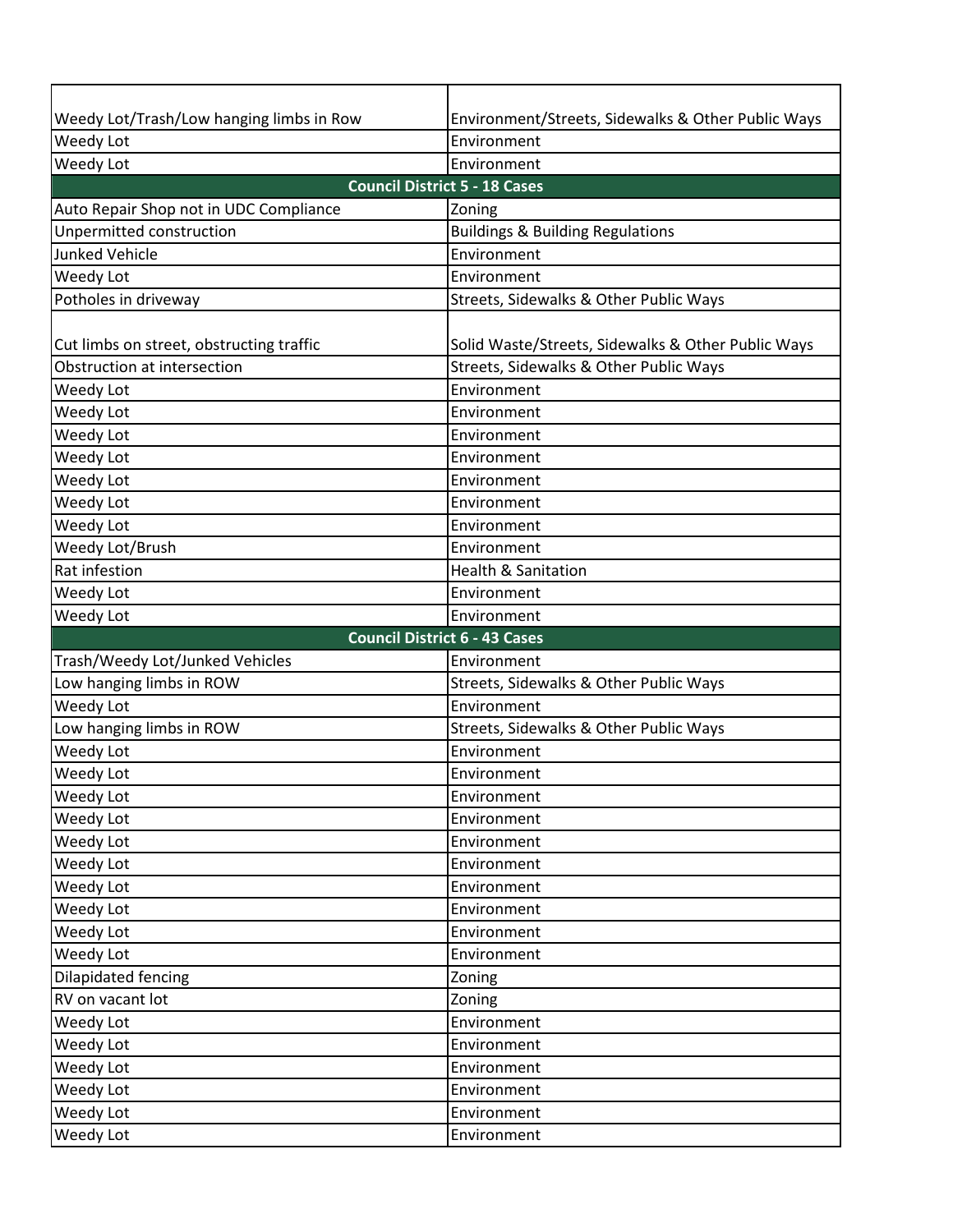| Weedy Lot                                            | Environment                                                                      |
|------------------------------------------------------|----------------------------------------------------------------------------------|
| Weedy Lot                                            | Environment                                                                      |
| Weedy Lot                                            | Environment                                                                      |
| Weedy Lot                                            | Environment                                                                      |
| Weedy Lot                                            | Environment                                                                      |
| Weedy Lot                                            | Environment                                                                      |
| Weedy Lot                                            | Environment                                                                      |
| Weedy Lot                                            | Environment                                                                      |
| Junked Vehicle/Trash/Stagnant water                  | Environment/Health & Sanitation                                                  |
| Stagnant water                                       | <b>Health &amp; Sanitation</b>                                                   |
| Weedy Lot                                            | Environment                                                                      |
| Weedy Lot                                            | Environment                                                                      |
| Weedy Lot                                            | Environment                                                                      |
| Weedy Lot                                            | Environment                                                                      |
| Weedy Lot                                            | Environment                                                                      |
| Weedy Lot                                            | Environment                                                                      |
| Weedy Lot                                            | Environment                                                                      |
| Weedy Lot                                            | Streets, Sidewalks & Other Public Ways                                           |
| Weedy Lot                                            | Environment                                                                      |
| Low hanging limbs in ROW                             | Streets, Sidewalks & Other Public Ways                                           |
| <b>Junked Vehicle</b>                                | Environment                                                                      |
|                                                      | <b>Council District 7 - 30 Cases</b>                                             |
| Weedy Lot                                            | Environment                                                                      |
| Weedy Lot                                            | Environment                                                                      |
| Overflowing dumpster/bulky trash                     | Environment                                                                      |
| Weedy Lot                                            | Environment                                                                      |
| Low hanging limbs in street                          | Streets, Sidewalks, & Other Public Ways                                          |
| <b>Junked Vehicle</b>                                | Environment                                                                      |
| <b>Junked Vehicle</b>                                | Environment                                                                      |
| <b>Junked Vehicle</b>                                | Environment                                                                      |
| <b>Junked Vehicle</b>                                | Environment                                                                      |
| <b>Junked Vehicle</b>                                | Environment                                                                      |
| Junked Vehicle/Weedy Lot                             | Environment                                                                      |
| Weedy Lot                                            | Environment                                                                      |
| Non Franchise dumpster                               | Solid Waste                                                                      |
| Auto Repair Shop not in UDC compliance               | Zoning                                                                           |
| Junked Vehicle                                       | Environment                                                                      |
| Weedy Lot                                            | Environment                                                                      |
| Low hanging limbs in ROW                             | Streets, Sidewalks & Other Public Ways                                           |
| Weedy Lot                                            | Environment                                                                      |
| <b>Junked Vehicle</b>                                | Environment                                                                      |
| Weedy Lot                                            | Environment                                                                      |
| Debris                                               | Environment                                                                      |
| Weedy Lot                                            | Environment                                                                      |
| Weedy Lot                                            |                                                                                  |
|                                                      | Environment                                                                      |
| Low hanging limbs in ROW<br>Low hanging limbs in ROW | Streets, Sidewalks & Other Public Ways<br>Streets, Sidewalks & Other Public Ways |